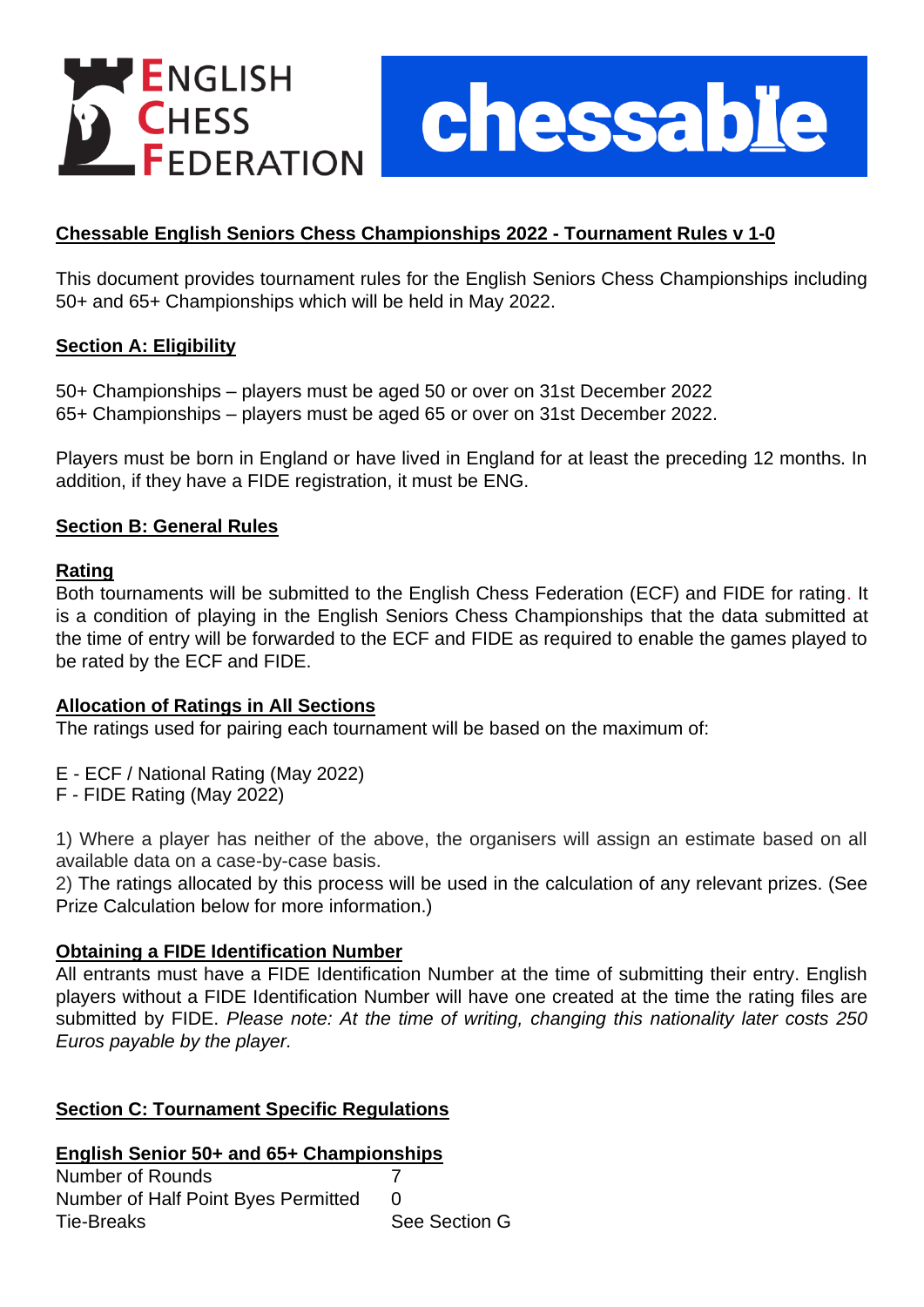| <b>Time Control</b><br>Default Time | Game/90 + 30'<br>30 minutes          |                                |      |  |
|-------------------------------------|--------------------------------------|--------------------------------|------|--|
| Rating                              | <b>ECF &amp; FIDE Rated</b>          |                                |      |  |
| <b>Schedule</b>                     | Round 1                              | Wednesday, 4 <sup>th</sup> May | 1700 |  |
|                                     | Round 2                              | Thursday, 5 <sup>h</sup> May   | 1100 |  |
|                                     | Round 3                              | Friday, 6 <sup>th</sup> May    | 1000 |  |
|                                     | Round 4                              | Friday, 6 <sup>th</sup> May    | 1600 |  |
|                                     | Round 5                              | Saturday, 7 <sup>th</sup> May  | 1000 |  |
|                                     | Round 6                              | Saturday, 7 <sup>th</sup> May  | 1600 |  |
|                                     | Round 7                              | Sunday, 8 <sup>th</sup> May    | 1100 |  |
| Pairings Published for each Round   | 1 hour before the round (or earlier) |                                |      |  |
| <b>Entry Fee and Prizes</b>         |                                      | See entry form and website     |      |  |

# **Section D: Entry Fee**

Entry fees for either of the competitions will be £60.00 (Please note that this is a FIDE rated event and players must have Gold or Platinum ECF membership or pay a surcharge of £12)

Titled players (GM, WGM, IM, WIM, FM, WFM) will be exempted from entry fees.

### **Section E: Prizes**

### **Championship Prizes**

There will be cash prizes for the top 3 players in each of the Championships (50+ and 65+).

There will also be trophies for the 50+ and 65+ Champion together with further trophies for second and third place and highest placed female player in each section.

Further details of the prize fund and additional prizes will be announced shortly on the English Web Site.

### **Rating Prizes**

There will be rating prizes for U2000 and U1800 players.

A player is only eligible for a rating prize if:

- The player has not defaulted any games in the tournament, and
- The player had not withdrawn from the tournament (see the section on Byes below)

Where there is a tie for a rating prize, the prize will be shared.

Where a player wins a place prize and a rating prize, the player will win whichever prize is of the higher value.

No player may win more than one championship or rating prize. Unrated players cannot win a rating prize.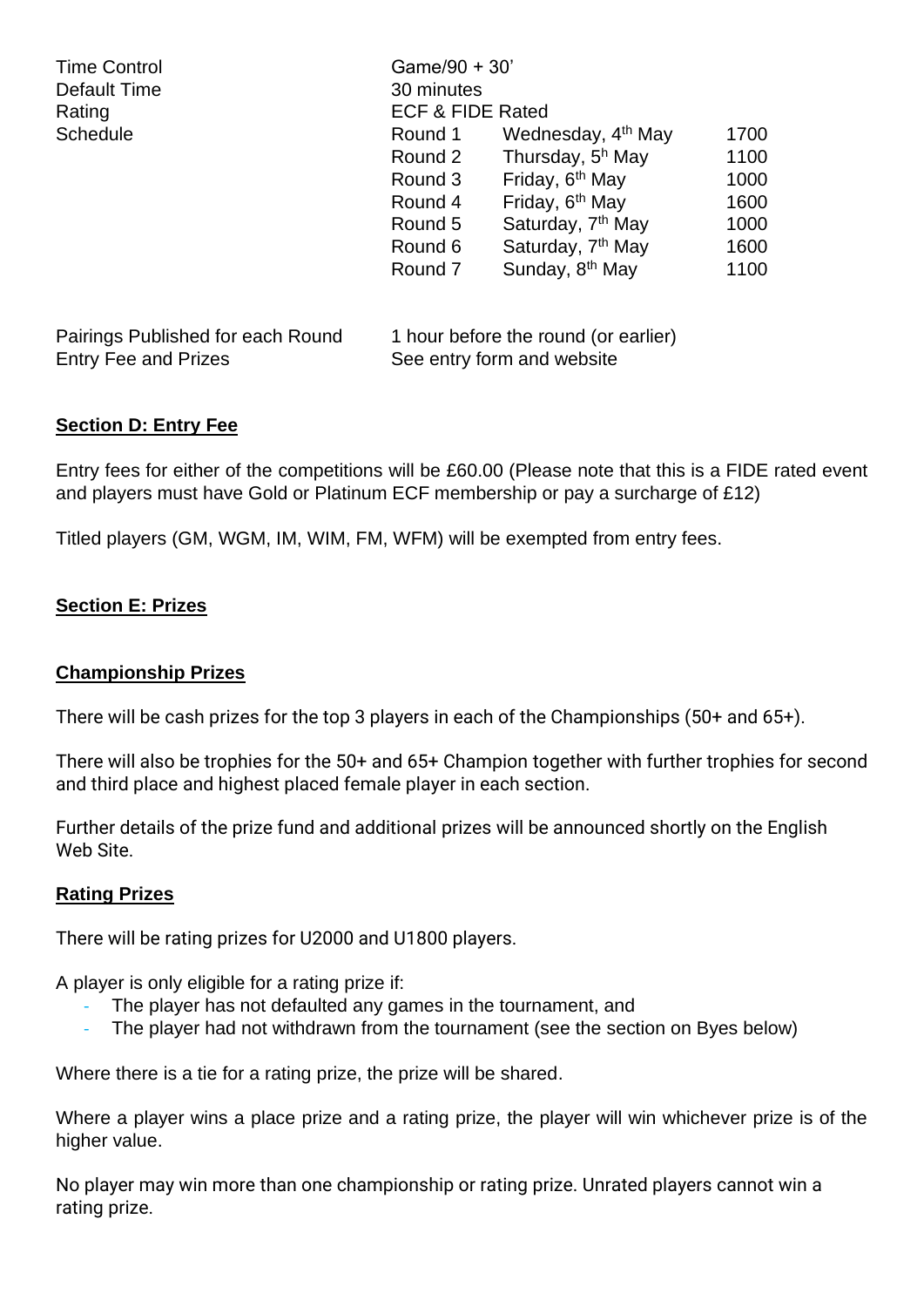### **Additional Prizes**

A number of additional prizes may be awarded in addition to those above, should entries permit. Details will be announced before the tournament.

### **Prize Lists**

Full prize lists for each tournament will be published online as soon as possible after the end of the tournaments.

### **Section F: Byes**

Players may take half-point byes in any round apart from Round 7, and up to two half point byes can be requested.

Where full or half-point point byes are necessary these should be requested (or a request may be cancelled) either:

- At the time of entry, or
- At any point before the conclusion of the previous round in the tournament being played. (ie For a bye in round 3 the request must be made by the time the last game of round 2 is completed).
- Such requests should be made in one of two ways only:
	- $\circ$  To the information desk at the event, or
	- o By e-mail to office@englishchess.org.uk *Please note: Do not use any other e-mail address you may have for one of the event organisers, as the people who access them will not necessarily be accessing e-mails as the publication deadline approaches.*

# **Section G: Pairings, Defaults and Alterations**

# **Pairings**

Pairings for each round will be based on Swiss pairing rules.

### **Defaults**

A player who defaults a game will not be included in the pairings for the next round of the tournament, or any subsequent round, unless the Chief Arbiter decides otherwise. Should this be decided, the Chief Arbiter reserves the right to apply a bond of £50, which will be returned at the end of the tournament if the player takes part in all remaining rounds. A player who defaults a second game in the tournament will be expelled from it, and shall not have the bond returned to him.

### **Late Pairings**

The Organisers may permit players to enter after the pairings have been published for Round 1 of a tournament. In general, these players will score 0 points in the rounds they have missed. However, the player may be paired against another player in this category, who has entered the same tournament, and that game shall be played as though part of the tournament. Should any players remain after this process, then they will be considered available for any of the pairing procedures below once the default time for the relevant tournament has elapsed.

### **Re-pairings**

A player whose opponent does not arrive before the default time will be offered a re-pairing against someone in the same tournament as them. The player will have the following choices:

(1) Accept the re-pairing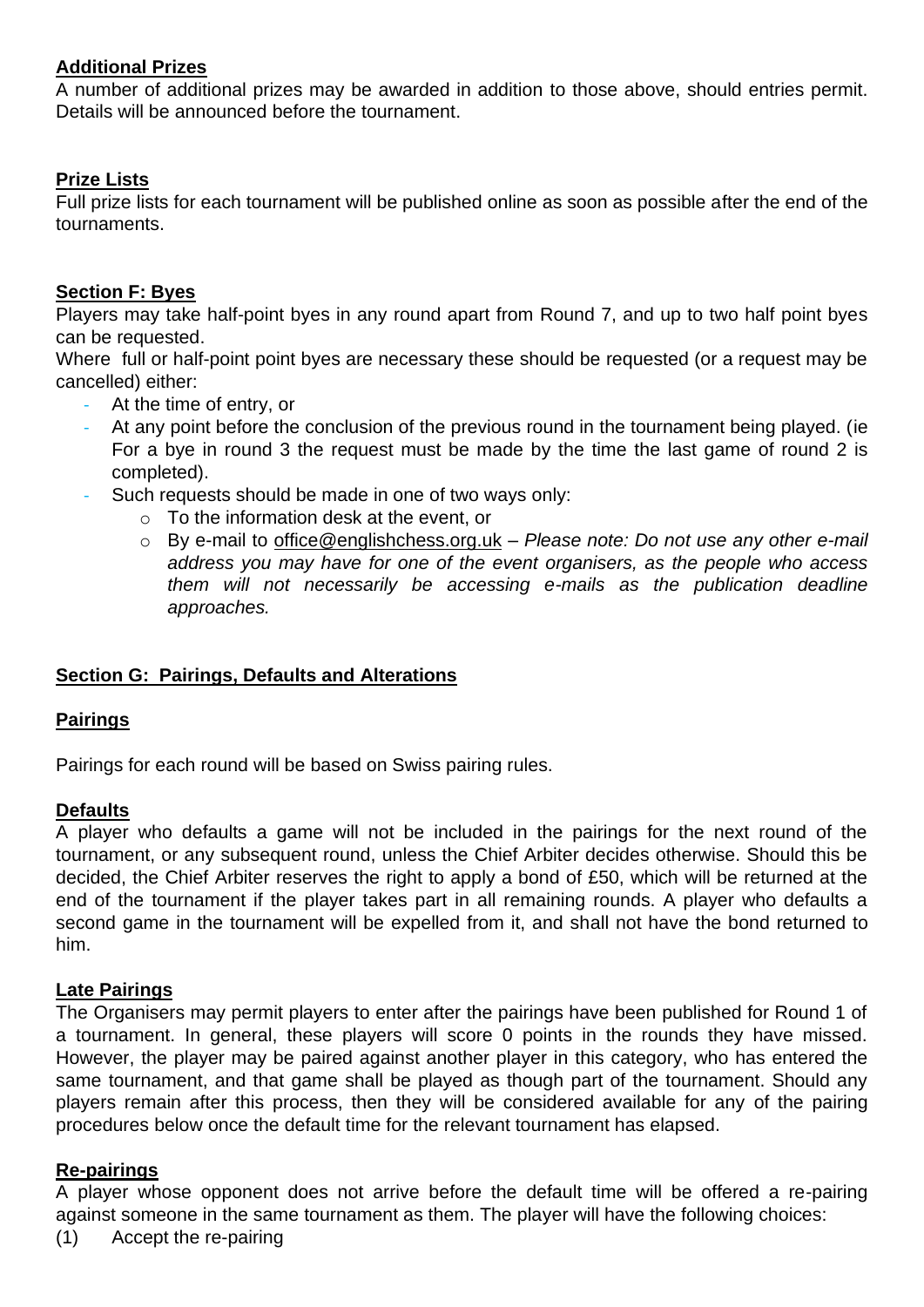(2) Decline the re-pairing, and have a 1 point bye.

If the player decides to accept the re-pairing, then the game will be played as though part of the tournament. The time limit for the game shall be decided on a case-by-case basis.

# **Over-Running Games & Delay of Game**

A player whose game finishes less than 30 minutes before the scheduled start time of their next game at the Championships will be offered a 30-minute break before the start of that game. An arbiter will inform the player's opponent accordingly, and delay the start of that game until the new start time.

# **Section H: Appeals Procedure**

# **Process**

Decisions of an arbiter may be appealed to the Appeals Committee provided that

- Such appeal is received in writing within 30 minutes of the arbiter's decision or within 30 minutes of the end of the game, whichever is later, and
- Such an appeal is accompanied by an appeal fee of £50 which will be returned if the appeal is successful or if the Appeals Committee accepts that there were significant grounds for the appeal.

# **Appeals Committee**

The Committee ruling on an appeal will be composed of:

- One arbiter, appointed by the Chief Arbiter, who was not connected with the dispute; who will Chair the Committee, plus
- Two members of the Players' Panel, appointed by the Chair

The Appeals' Committee's decision is final and binding in all matters.

# **Players' Panel**

A minimum of five players will be appointed to the Players' Panel by the Chief Arbiter. Players who are willing to serve on this Panel may do so by informing the Organisers at the time of entry, or by speaking to the Organisers at the event itself.

# **Publishing the Appeals Committee**

A list of arbiters, and a list of members of the Players' Panel, will be published before the start of Round 1 of the Championships.

# **Section I: Spectators and the Press**

For the purposes of this section, all members of the Press are considered to be spectators.

Spectators and press will be allowed by invitation in advance in order to manage numbers at the event.

# **Use of Cameras/Video Equipment**

Spectators are welcome to take photographs and/or video footage of the tournament for the following amount of time: -

The first 10 minutes of the first round of the Championship

The first 5 minutes of any other round.

Spectators must use either a camera or video equipment. The camera's flash should be switched off. Mobile phones may not be used to take photographs at any time during play.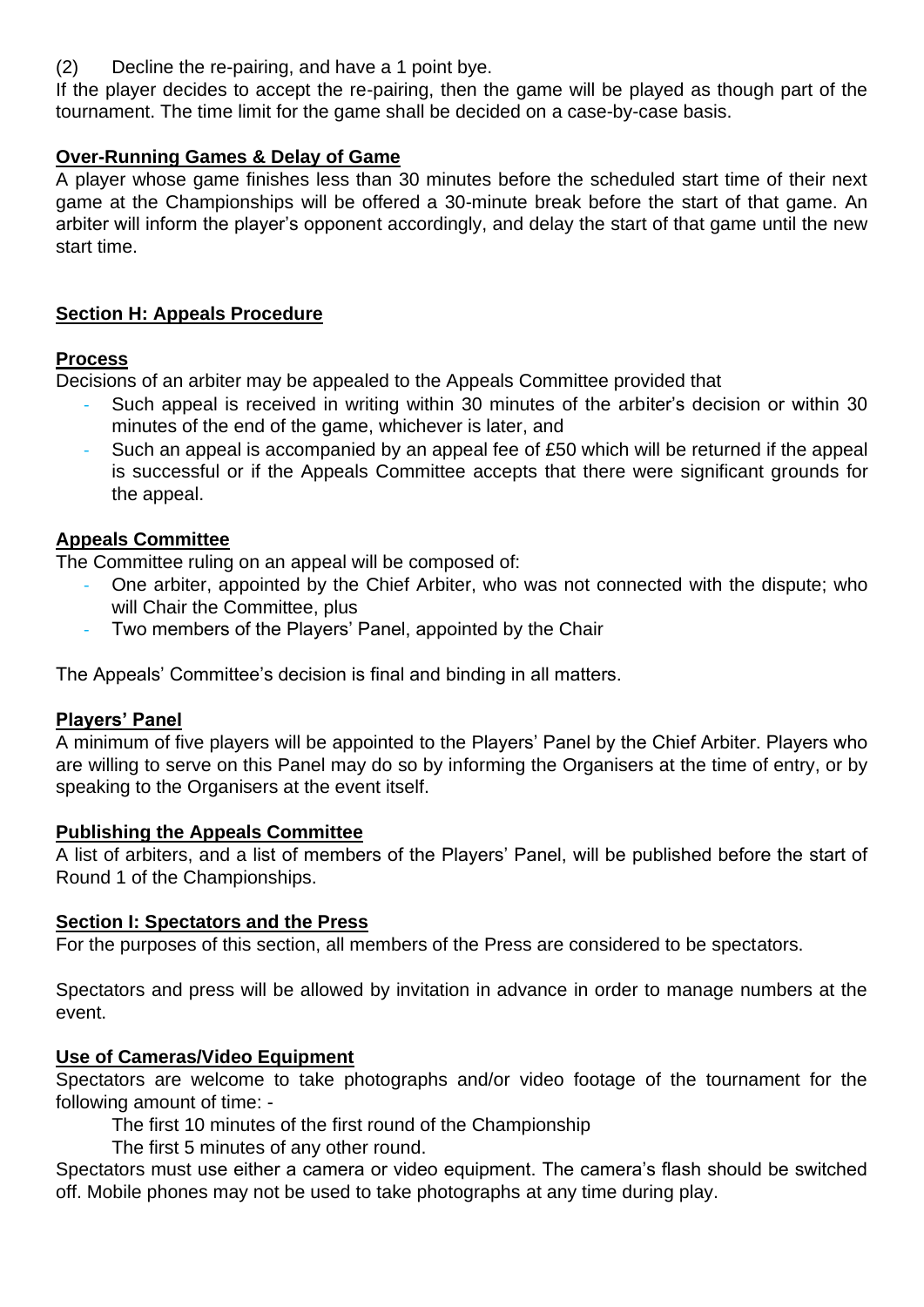The above regulations notwithstanding, the tournament's official Press Officers are entitled to take photographs and/or video footage at other time during play with the permission of an arbiter. Spectators and press officers who take photographs are reminded to respect the privacy of the individuals whose photographs they are taking. Players should be aware of the Seniors English Chess Championship's policy on official photographs and videos, which is on the tournament website.

# **Mobile Phones are Banned**

A spectator will be asked to leave the playing area if during play any such device either

- (a) makes any sound; or
- (b) is found to be switched on; or
- (c) is found to be about their person or being carried by them.

### **Expelling Spectators**

All arbiters are empowered to enforce the entirety of Section F, and may not be appealed against. They are empowered to ask spectators or the Press to leave the playing area immediately should they be in breach of these regulations.

# **Section J: English Seniors Championship Tie-Breaks**

Ties for any of the top three places will be resolved based on tie break rules applied to the Championship results as follows:

(a) Direct Encounter (b) Median-Buchholz (c) Buchholz Cut 1 (d) Buchholz.

# **Prize money and trophy allocations for tied players**

Prize money will be shared between all tied players

# **Section K: Miscellaneous**

# **Anti-Cheating**

.

In accordance with the Laws of Chess introduced on 1<sup>st</sup> January, 2018:

During a game, a player is forbidden to have any electronic device not specifically approved by the arbiter in the playing venue. The English Seniors Championships will permit such devices to be stored in a player's bag, provided the device is completely switched off. This bag must be placed as agreed with the arbiter. Both players are forbidden to use this bag without permission of the arbiter.

If it is evident that a player has such a device on their person in the playing venue, the player shall lose the game. The opponent shall win.

Hand-held security scanners will be at used at this event. Board(s) will be selected at random, and both players will be scanned before the start of the round. We reserve the right to scan any player, or a spectator who is in the playing area, at any time.

All games will be submitted to FIDE and may be processed through their checking tool.